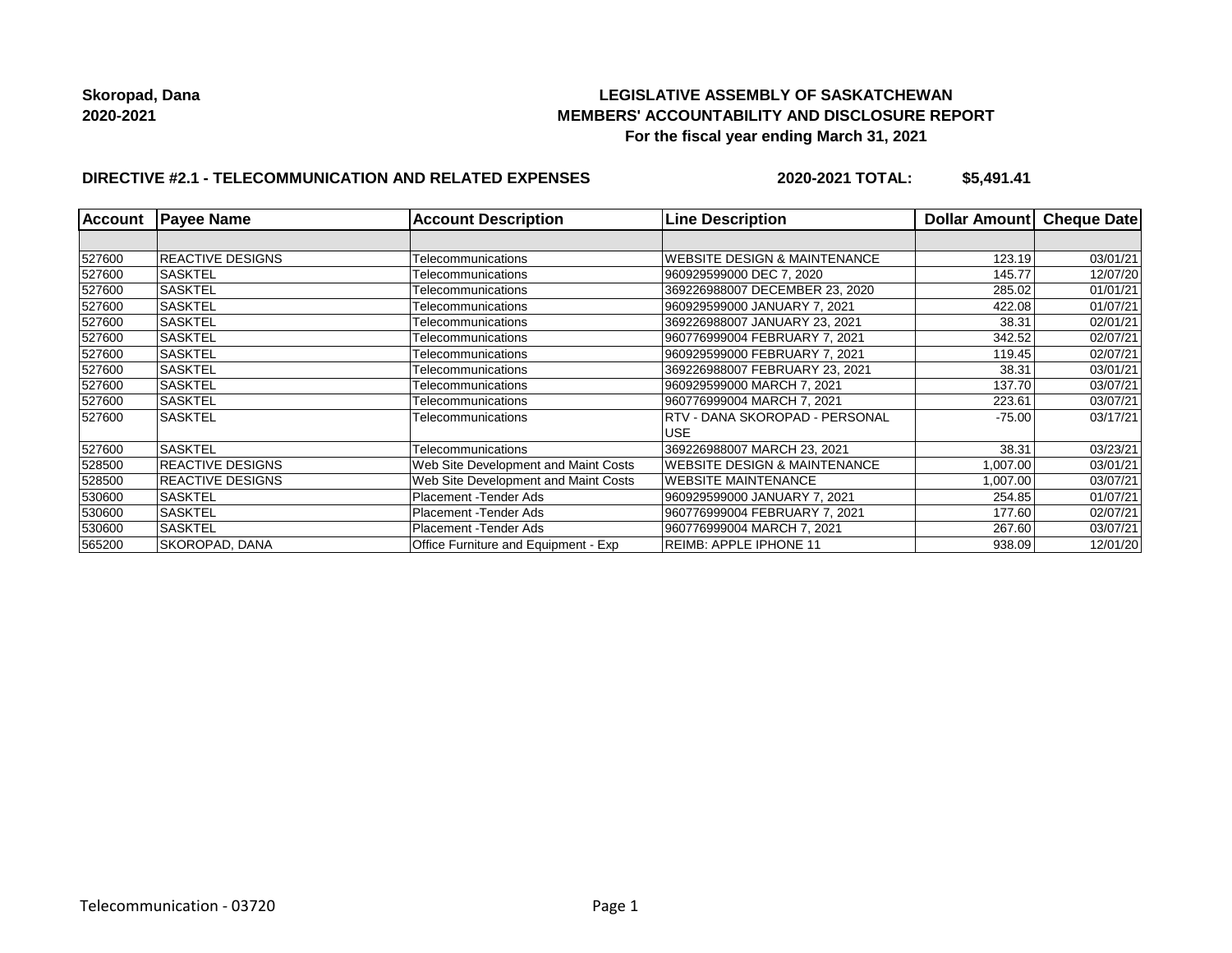# **LEGISLATIVE ASSEMBLY OF SASKATCHEWAN MEMBERS' ACCOUNTABILITY AND DISCLOSURE REPORT For the fiscal year ending March 31, 2021**

### **DIRECTIVE #3.1 - MLA TRAVEL AND LIVING EXPENSES**

**2020-2021 TOTAL: \$7,087.96**

| <b>Account</b> | <b>Pavee Name</b>     | <b>Account Description</b>  | <b>Line Description</b>          | Dollar Amount   Cheque Date |          |
|----------------|-----------------------|-----------------------------|----------------------------------|-----------------------------|----------|
|                |                       |                             |                                  |                             |          |
| 541900         | <b>SKOROPAD, DANA</b> | Elected Rep - Travel        | MLA TRAVEL OCTOBER 30 - NOVEMBER | 662.15                      | 12/10/20 |
|                |                       |                             | 30, 2020                         |                             |          |
| 541900         | <b>SKOROPAD, DANA</b> | Elected Rep - Travel        | MLA TRAVEL DECEMBER 1-24.2020    | 1.934.54                    | 01/11/21 |
| 541900         | <b>SKOROPAD, DANA</b> | <b>Elected Rep - Travel</b> | MLA TRAVEL DECEMBER 29-31.2020   | 175.89                      | 01/11/21 |
| 541900         | <b>SKOROPAD, DANA</b> | <b>Elected Rep - Travel</b> | MLA TRAVEL JAN 6-29, 2021        | 1.219.82                    | 02/08/21 |
| 541900         | SKOROPAD, DANA        | <b>Elected Rep - Travel</b> | MLA TRAVEL FEBRUARY 1 - 27, 2021 | 1,251.51                    | 03/08/21 |
| 541900         | <b>SKOROPAD, DANA</b> | <b>Elected Rep - Travel</b> | MLA TRAVEL MARCH 1 - 24, 2021    | 1,468.06                    | 03/29/21 |
| 541900         | ISKOROPAD. DANA       | <b>Elected Rep - Travel</b> | MLA TRAVEL MARCH 25 - 31, 2021   | 375.99                      | 03/31/21 |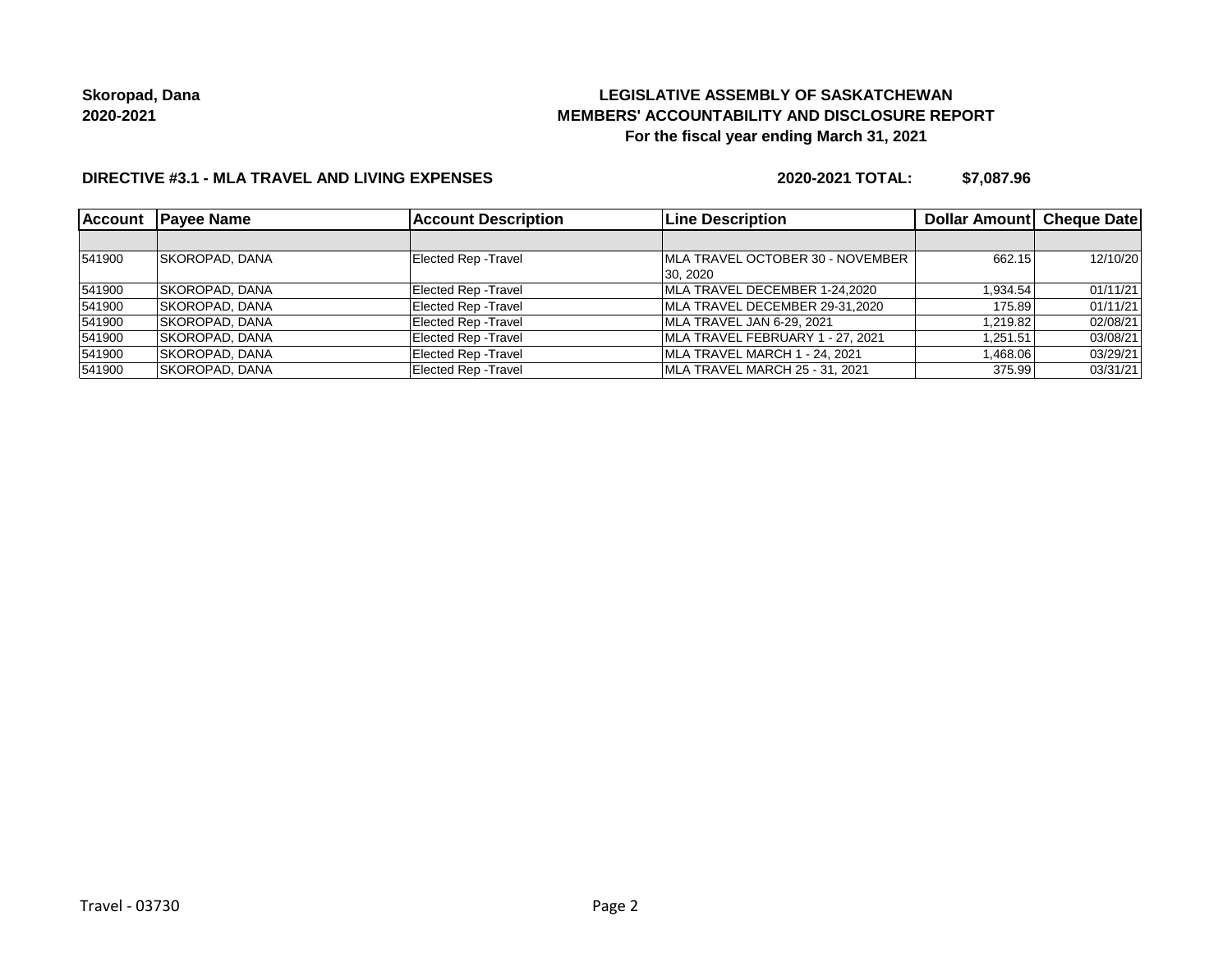## **LEGISLATIVE ASSEMBLY OF SASKATCHEWAN MEMBERS' ACCOUNTABILITY AND DISCLOSURE REPORT For the fiscal year ending March 31, 2021**

#### **DIRECTIVE #4.1 - CONSTITUENCY SERVICE EXPENSES**

**2020-2021 TOTAL: \$21,905.26**

| <b>Account</b> | <b>Payee Name</b>                                             | <b>Account Description</b>                | <b>Line Description</b>                  | Dollar Amount Cheque Date |          |
|----------------|---------------------------------------------------------------|-------------------------------------------|------------------------------------------|---------------------------|----------|
|                |                                                               |                                           |                                          |                           |          |
| 522000         | DANGER, IRENE                                                 | Rent of Ground, Buildings and Other Space | DECEMBER 2020 MLA OFFICE RENT            | 800.00                    | 12/01/20 |
| 522000         | DANGER, IRENE                                                 | Rent of Ground, Buildings and Other Space | JANUARY 2021 MLA OFFICE RENT             | 800.00                    | 12/15/20 |
| 522000         | DANGER, IRENE                                                 | Rent of Ground, Buildings and Other Space | FEBRUARY 21 MLA OFFICE RENT              | 800.00                    | 01/13/21 |
| 522000         | DANGER, IRENE                                                 | Rent of Ground, Buildings and Other Space | MARCH 2021 MLA OFFICE RENT               | 800.00                    | 02/10/21 |
| 522200         | <b>SUCCESS OFFICE SYSTEMS</b>                                 | Rent of Photocopiers                      | <b>COPIER CHARGES</b>                    | 97.10                     | 01/01/21 |
| 522200         | <b>SUCCESS OFFICE SYSTEMS</b>                                 | <b>Rent of Photocopiers</b>               | <b>COPIER CHARGES</b>                    | 48.55                     | 01/15/21 |
| 522200         | SUCCESS OFFICE SYSTEMS                                        | Rent of Photocopiers                      | <b>COPIER CHARGES</b>                    | 68.86                     | 02/05/21 |
| 522200         | <b>SUCCESS OFFICE SYSTEMS</b>                                 | Rent of Photocopiers                      | <b>COPIER CHARGES</b>                    | 93.79                     | 03/15/21 |
| 522500         | CLIFF SHAW AGENCIES LTD.                                      | Insurance Premiums                        | INSURANCE POLICY C70172723-9 2020-<br>21 | 646.60                    | 12/03/20 |
| 522700         | <b>SASKPOWER CORPORATION</b>                                  | Utilities - Electricity and Nat Gas       | 510007854845 DEC 29, 2020                | 199.94                    | 01/01/21 |
| 522700         | SASKPOWER CORPORATION                                         | Utilities - Electricity and Nat Gas       | 510007854845 JANUARY 27, 2021            | 36.30                     | 02/01/21 |
| 522700         | SASKPOWER CORPORATION                                         | Utilities - Electricity and Nat Gas       | 510007854845 FEBRUARY 24, 2021           | 35.21                     | 03/01/21 |
| 522700         | SASKPOWER CORPORATION                                         | Utilities - Electricity and Nat Gas       | 510007854845 MARCH 29, 2021              | 258.53                    | 03/29/21 |
| 525000         | LYKE, LAVONNE                                                 | Postal, Courier, Freight and Related      | POSTAGE/OFFICE SUPPLIES                  | 193.20                    | 12/15/20 |
| 525000         | LYKE, LAVONNE                                                 | Postal, Courier, Freight and Related      | <b>POSTAGE</b>                           | 193.20                    | 03/26/21 |
| 525000         | LYKE, LAVONNE                                                 | Postal, Courier, Freight and Related      | POSTAGE/OFFICE SUPPLIES                  | 36.67                     | 03/30/21 |
| 525000         | MINISTER OF FINANCE-MINISTRY OF<br>SASKBUILDS AND PROCUREMENT | Postal, Courier, Freight and Related      | DEC 2020 MAIL SERVICES                   | 635.52                    | 01/20/21 |
| 525000         | MINISTER OF FINANCE-MINISTRY OF<br>SASKBUILDS AND PROCUREMENT | Postal, Courier, Freight and Related      | MARCH 2021 MAIL SERVICES                 | 690.88                    | 03/31/21 |
| 525000         | PETIT, DONNA M.                                               | Postal, Courier, Freight and Related      | POSTAGE                                  | 24.44                     | 01/07/21 |
| 525000         | PETIT, DONNA M.                                               | Postal, Courier, Freight and Related      | POSTAGE/OFFICE SUPPLIES                  | 42.64                     | 02/16/21 |
| 528000         | 31 TECH COMPUTER SERVICES                                     | <b>Support Services</b>                   | OFFICE SUPPLIES/IT SUPPORT               | 135.15                    | 01/06/21 |
| 530300         | MARU GROUP CANADA INC.                                        | Primary Research/Focus group              | AD HOC RESEARCH                          | 633.37                    | 03/01/21 |
| 530500         | 101142236 SASKATCHEWAN LTD.                                   | Media Placement                           | <b>ADVERTISING</b>                       | 219.00                    | 01/01/21 |
| 530500         | 101142236 SASKATCHEWAN LTD.                                   | Media Placement                           | ADVERTISING                              | 219.00                    | 01/01/21 |
| 530500         | 101142236 SASKATCHEWAN LTD.                                   | Media Placement                           | <b>ADVERTISING</b>                       | 219.00                    | 01/01/21 |
| 530500         | <b>DAVIDSON LEADER</b>                                        | Media Placement                           | ADVERTISING                              | 159.62                    | 01/01/21 |
| 530500         | <b>DAVIDSON LEADER</b>                                        | Media Placement                           | ADVERTISING                              | 234.45                    | 02/01/21 |
| 530500         | <b>DAVIDSON LEADER</b>                                        | Media Placement                           | ADVERTISING                              | 148.35                    | 03/15/21 |
| 530500         | <b>DAVIDSON PUBLISHING LTD.</b>                               | Media Placement                           | <b>ADVERTISING</b>                       | 130.00                    | 03/10/21 |
| 530500         | <b>LAST MOUNTAIN TIMES LTD.</b>                               | Media Placement                           | <b>ADVERTISING</b>                       | 234.64                    | 01/01/21 |
| 530500         | <b>LAST MOUNTAIN TIMES LTD.</b>                               | Media Placement                           | ADVERTISING                              | 155.00                    | 02/01/21 |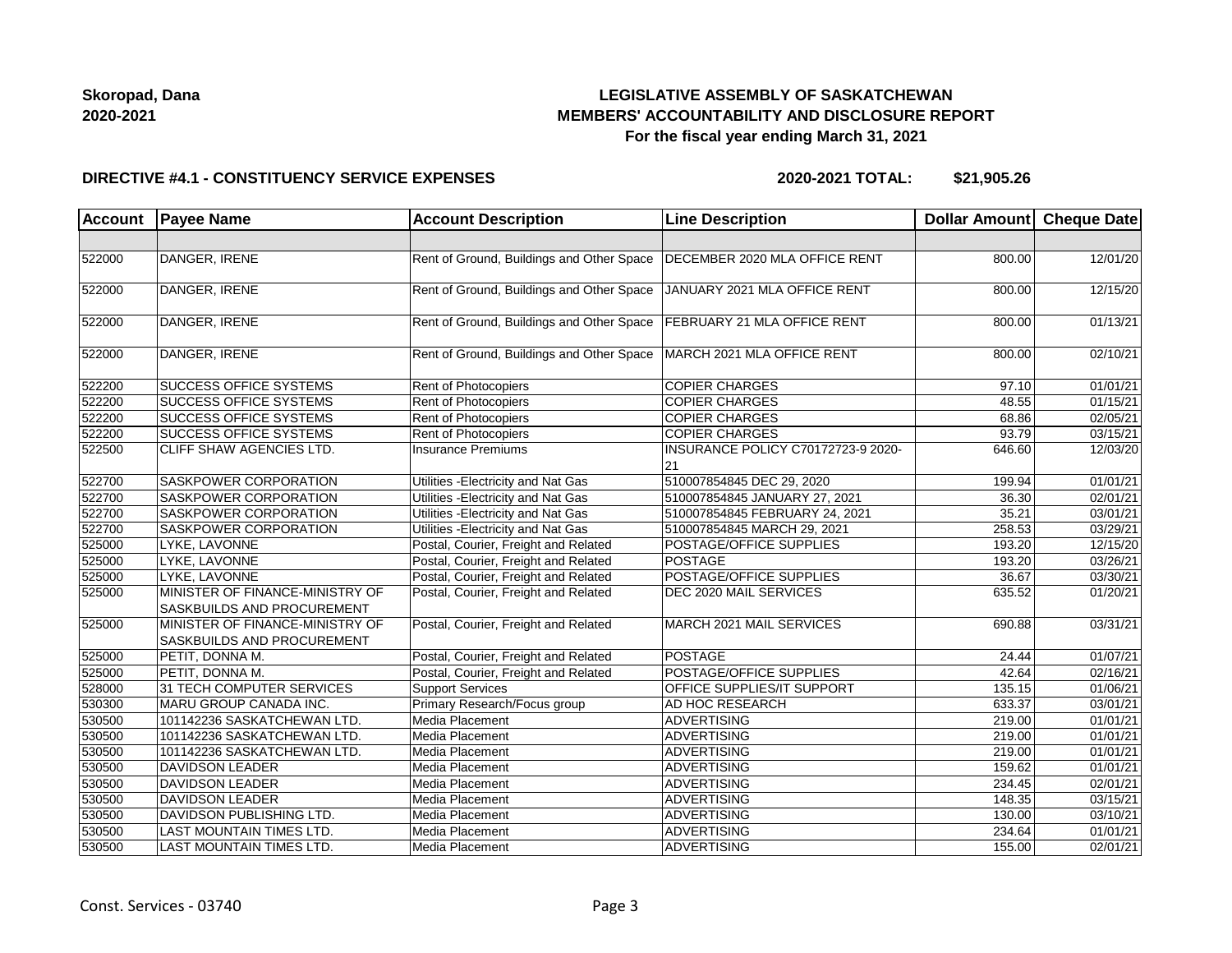## **LEGISLATIVE ASSEMBLY OF SASKATCHEWAN MEMBERS' ACCOUNTABILITY AND DISCLOSURE REPORT For the fiscal year ending March 31, 2021**

#### **DIRECTIVE #4.1 - CONSTITUENCY SERVICE EXPENSES**

**2020-2021 TOTAL: \$21,905.26**

| <b>Account</b> | <b>Payee Name</b>           | <b>Account Description</b>         | <b>Line Description</b>                           | <b>Dollar Amount</b> | Cheque Date           |
|----------------|-----------------------------|------------------------------------|---------------------------------------------------|----------------------|-----------------------|
|                |                             |                                    |                                                   |                      |                       |
| 530500         | LAST MOUNTAIN TIMES LTD.    | Media Placement                    | <b>ADVERTISING</b>                                | 383.38               | 03/09/21              |
| 530500         | PNG PRAIRIE NEWSPAPER GROUP | Media Placement                    | <b>ADVERTISING</b>                                | 166.32               | 01/01/21              |
| 530500         | PNG PRAIRIE NEWSPAPER GROUP | Media Placement                    | ADVERTISING                                       | 210.00               | 02/10/21              |
| 530500         | PNG PRAIRIE NEWSPAPER GROUP | Media Placement                    | <b>ADVERTISING</b>                                | 102.38               | 03/24/21              |
| 530500         | THE HERALD                  | Media Placement                    | <b>ADVERTISING</b>                                | 150.00               | 01/01/21              |
| 530500         | <b>WATROUS MANITOU</b>      | Media Placement                    | <b>ADVERTISING</b>                                | 267.30               | 01/01/21              |
| 530500         | <b>WATROUS MANITOU</b>      | Media Placement                    | <b>ADVERTISING</b>                                | 133.65               | 03/29/21              |
| 530800         | <b>WESTERN LITHO LTD.</b>   | Publications                       | NEWSLETTER                                        | 1,373.50             | 03/30/21              |
| 530900         | <b>CORPORATE EXPRESS</b>    | <b>Promotional Items</b>           | REIMB: PROVINCIAL FLAGS/OFFICE<br><b>SUPPLIES</b> | 587.58               | 03/01/21              |
| 530900         | <b>CORPORATE EXPRESS</b>    | <b>Promotional Items</b>           | PROVINCIAL FLAGS                                  | 881.37               | 03/08/21              |
| 530900         | <b>WESTERN LITHO LTD.</b>   | Promotional Items                  | <b>CHRISTMAS CARDS</b>                            | 1,527.46             | 01/01/21              |
| 550100         | DAVIDSON PUBLISHING LTD.    | <b>Printed Forms</b>               | PRINTING SERVICE                                  | 18.20                | 03/26/21              |
| 550100         | WESTERN LITHO LTD.          | <b>Printed Forms</b>               | <b>BUSINESS CARDS</b>                             | 138.10               | 02/01/21              |
| 550200         | <b>DAVIDSON LEADER</b>      | Books, Mags and Ref Materials      | <b>SUBSCRIPTION</b>                               | 40.95                | 03/15/21              |
| 550200         | <b>OUTLOOK PRINTERS</b>     | Books, Mags and Ref Materials      | SUBSCRIPTION - NO GST                             | 40.00                | $\overline{03}/01/21$ |
| 550200         | <b>STARPHOENIX</b>          | Books, Mags and Ref Materials      | <b>NEWSPAPER</b>                                  | 384.00               | 01/12/21              |
| 550200         | <b>WATROUS MANITOU</b>      | Books, Mags and Ref Materials      | <b>SUBSCRIPTION</b>                               | 40.95                | 01/01/21              |
| 550200         | <b>WATROUS MANITOU</b>      | Books, Mags and Ref Materials      | SUBSCRIPTION SKOROPAD                             | 33.33                | 01/22/21              |
| 555000         | 31 TECH COMPUTER SERVICES   | Other Material and Supplies        | <b>OFFICE SUPPLIES</b>                            | 95.38                | 01/01/21              |
| 555000         | 31 TECH COMPUTER SERVICES   | Other Material and Supplies        | OFFICE SUPPLIES/IT SUPPORT                        | 217.29               | 01/06/21              |
| 555000         | <b>CORPORATE EXPRESS</b>    | Other Material and Supplies        | OFFICE SUPPLIES                                   | 534.21               | 01/01/21              |
| 555000         | <b>CORPORATE EXPRESS</b>    | Other Material and Supplies        | OFFICE SUPPLIES                                   | 210.38               | 02/01/21              |
| 555000         | <b>CORPORATE EXPRESS</b>    | Other Material and Supplies        | REIMB: PROVINCIAL FLAGS/OFFICE<br><b>SUPPLIES</b> | 131.65               | 03/01/21              |
| 555000         | <b>CORPORATE EXPRESS</b>    | Other Material and Supplies        | OFFICE SUPPLIES                                   | 113.06               | 03/23/21              |
| 555000         | <b>HOME HARDWARE</b>        | <b>Other Material and Supplies</b> | OFFICE SUPPLIES                                   | 79.43                | 01/01/21              |
| 555000         | <b>HOME HARDWARE</b>        | Other Material and Supplies        | OFFICE SUPPLIES                                   | 73.88                | 02/01/21              |
| 555000         | <b>HOME HARDWARE</b>        | Other Material and Supplies        | OFFICE SUPPLIES                                   | 3.47                 | 03/01/21              |
| 555000         | LYKE, LAVONNE               | Other Material and Supplies        | OFFICE SUPPLIES                                   | 80.79                | 12/10/20              |
| 555000         | LYKE, LAVONNE               | Other Material and Supplies        | POSTAGE/OFFICE SUPPLIES                           | 27.55                | 12/15/20              |
| 555000         | LYKE. LAVONNE               | Other Material and Supplies        | POSTAGE/OFFICE SUPPLIES                           | 2.17                 | 03/30/21              |
| 555000         | OK MARKING DEVICES LTD.     | Other Material and Supplies        | OFFICE SUPPLIES - NO GST                          | 48.04                | 02/01/21              |
| 555000         | PETIT, DONNA M.             | Other Material and Supplies        | OFFICE SUPPLIES                                   | 112.60               | 12/10/20              |
| 555000         | PETIT, DONNA M.             | Other Material and Supplies        | OFFICE SUPPLIES                                   | 33.69                | 01/07/21              |
| 555000         | PETIT, DONNA M.             | Other Material and Supplies        | OFFICE SUPPLIES                                   | 66.56                | 01/19/21              |
| 555000         | PETIT, DONNA M.             | Other Material and Supplies        | POSTAGE/OFFICE SUPPLIES                           | 64.45                | 02/16/21              |
| 555000         | PETIT, DONNA M.             | Other Material and Supplies        | OFFICE SUPPLIES                                   | 56.01                | 03/11/21              |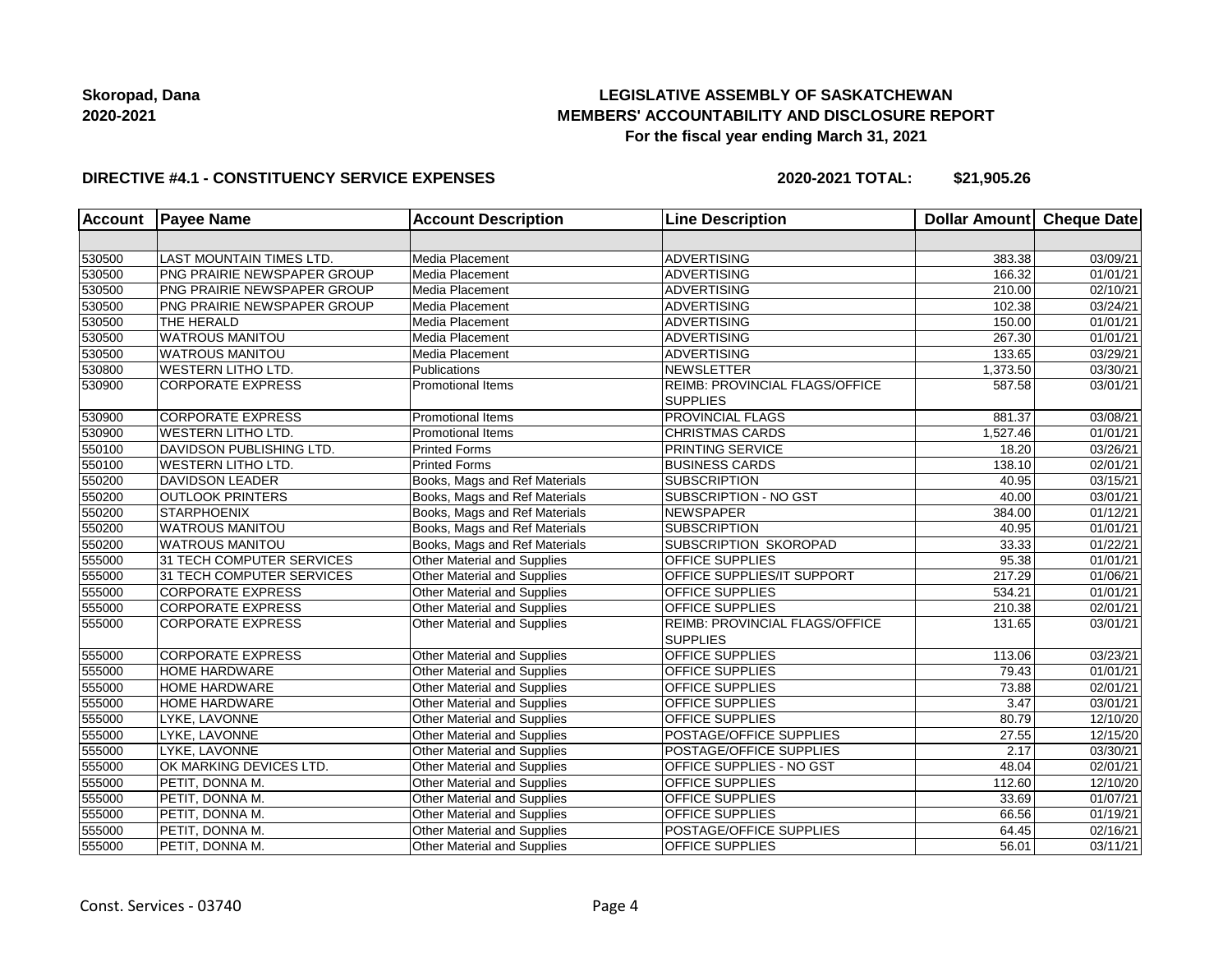## **LEGISLATIVE ASSEMBLY OF SASKATCHEWAN MEMBERS' ACCOUNTABILITY AND DISCLOSURE REPORT For the fiscal year ending March 31, 2021**

## **DIRECTIVE #4.1 - CONSTITUENCY SERVICE EXPENSES**

**2020-2021 TOTAL: \$21,905.26**

| <b>Account</b> | <b>Payee Name</b>                | <b>Account Description</b>           | <b>Line Description</b>        | Dollar Amount Cheque Date |          |
|----------------|----------------------------------|--------------------------------------|--------------------------------|---------------------------|----------|
|                |                                  |                                      |                                |                           |          |
| 555000         | <b>PETIT, DONNA M.</b>           | <b>Other Material and Supplies</b>   | OFFICE SUPPLIES                | 31.79                     | 03/11/21 |
| 555000         | <b>SKOROPAD, DANA</b>            | <b>Other Material and Supplies</b>   | <b>REIMB: OFFICE SUPPLIES</b>  | 166.49                    | 01/01/21 |
| 555000         | <b>SKOROPAD, DANA</b>            | <b>Other Material and Supplies</b>   | <b>REIMB: OFFICE SUPPLIES</b>  | 199.78                    | 03/31/21 |
| 564300         | <b>31 TECH COMPUTER SERVICES</b> | Computer Hardware - Exp.             | <b>COMPUTER SPEAKER</b>        | 53.41                     | 02/01/21 |
| 565200         | <b>CORPORATE EXPRESS</b>         | Office Furniture and Equipment - Exp | <b>SHREDDER</b>                | 179.13                    | 03/29/21 |
| 565200         | <b>HOME HARDWARE</b>             | Office Furniture and Equipment - Exp | <b>MICROWAVE</b>               | 100.69                    | 01/01/21 |
| 565200         | <b>HOME HARDWARE</b>             | Office Furniture and Equipment - Exp | <b>TELEVISION</b>              | 524.68                    | 03/01/21 |
| 565200         | LYKE, LAVONNE                    | Office Furniture and Equipment - Exp | <b>OFFICE CHAIR</b>            | 399.59                    | 03/01/21 |
| 565200         | SKOROPAD. DANA                   | Office Furniture and Equipment - Exp | <b>REIMB: OFFICE FURNITURE</b> | 2.831.61                  | 03/01/21 |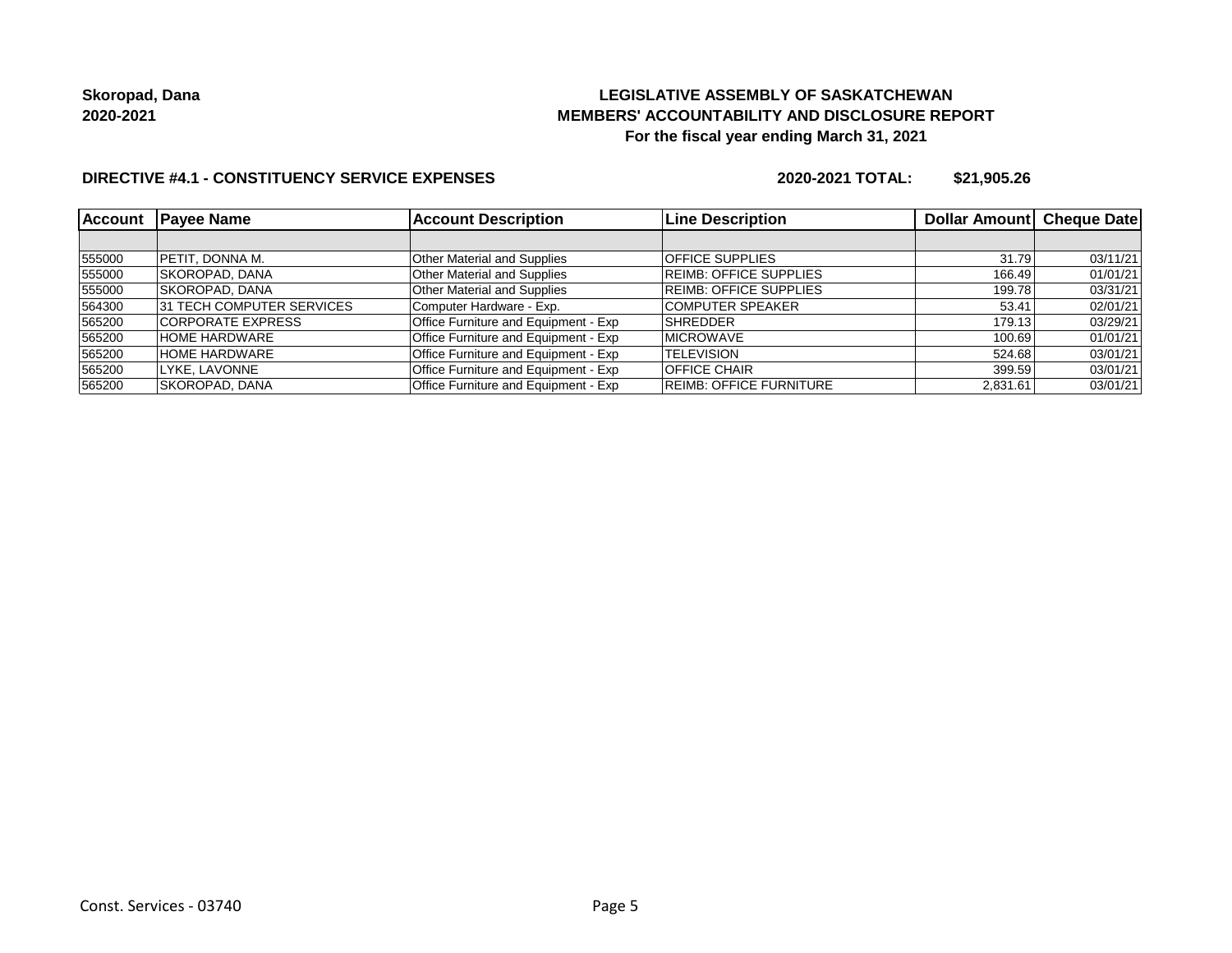## **LEGISLATIVE ASSEMBLY OF SASKATCHEWAN MEMBERS' ACCOUNTABILITY AND DISCLOSURE REPORT For the fiscal year ending March 31, 2021**

#### **DIRECTIVE #6 - CONSTITUENCY ASSISTANT EXPENSES**

**2020-2021 TOTAL: \$26,762.94**

| <b>Account</b> | <b>Payee Name</b> | <b>Account Description</b>                       | Dollar Amount Cheque Date |          |
|----------------|-------------------|--------------------------------------------------|---------------------------|----------|
|                |                   |                                                  |                           |          |
| 514300         | LYKE, LAVONNE     | Part-Time/Permanent Part-Time                    | 927.52                    | 12/09/20 |
| 514300         | LYKE, LAVONNE     | Part-Time/Permanent Part-Time                    | 2,318.80                  | 12/22/20 |
| 514300         | LYKE. LAVONNE     | Part-Time/Permanent Part-Time                    | 1,855.04                  | 01/06/21 |
| 514300         | LYKE, LAVONNE     | Part-Time/Permanent Part-Time                    | 1,855.04                  | 01/20/21 |
| 514300         | LYKE, LAVONNE     | Part-Time/Permanent Part-Time                    | 1,847.80                  | 02/03/21 |
| 514300         | LYKE, LAVONNE     | Part-Time/Permanent Part-Time                    | 1,855.04                  | 02/17/21 |
| 514300         | LYKE, LAVONNE     | Part-Time/Permanent Part-Time                    | 1,811.56                  | 03/03/21 |
| 514300         | LYKE, LAVONNE     | Part-Time/Permanent Part-Time                    | 1,623.16                  | 03/17/21 |
| 514300         | LYKE, LAVONNE     | Part-Time/Permanent Part-Time                    | 1,855.04                  | 03/30/21 |
| 514300         | LYKE, LAVONNE     | Part-Time/Permanent Part-Time                    | 773.28                    | 04/09/21 |
| 514300         | PETIT, DONNA M    | Part-Time/Permanent Part-Time                    | 413.17                    | 12/09/20 |
| 514300         | PETIT, DONNA M    | Part-Time/Permanent Part-Time                    | 826.34                    | 12/22/20 |
| 514300         | PETIT, DONNA M    | Part-Time/Permanent Part-Time                    | 826.34                    | 01/06/21 |
| 514300         | PETIT, DONNA M    | Part-Time/Permanent Part-Time                    | 826.34                    | 01/20/21 |
| 514300         | PETIT, DONNA M    | Part-Time/Permanent Part-Time                    | 1,032.92                  | 02/03/21 |
| 514300         | PETIT, DONNA M    | Part-Time/Permanent Part-Time                    | 903.81                    | 02/17/21 |
| 514300         | PETIT, DONNA M    | Part-Time/Permanent Part-Time                    | 1,032.92                  | 03/03/21 |
| 514300         | PETIT, DONNA M    | Part-Time/Permanent Part-Time                    | 1,187.86                  | 03/17/21 |
| 514300         | PETIT, DONNA M    | Part-Time/Permanent Part-Time                    | 903.81                    | 03/30/21 |
| 514300         | PETIT, DONNA M    | Part-Time/Permanent Part-Time                    | 206.58                    | 04/09/21 |
| 519900         | None (Default)    | Change in Y/E Accrued Empl Leave<br>Entitlements | 1,880.57                  | 04/14/21 |